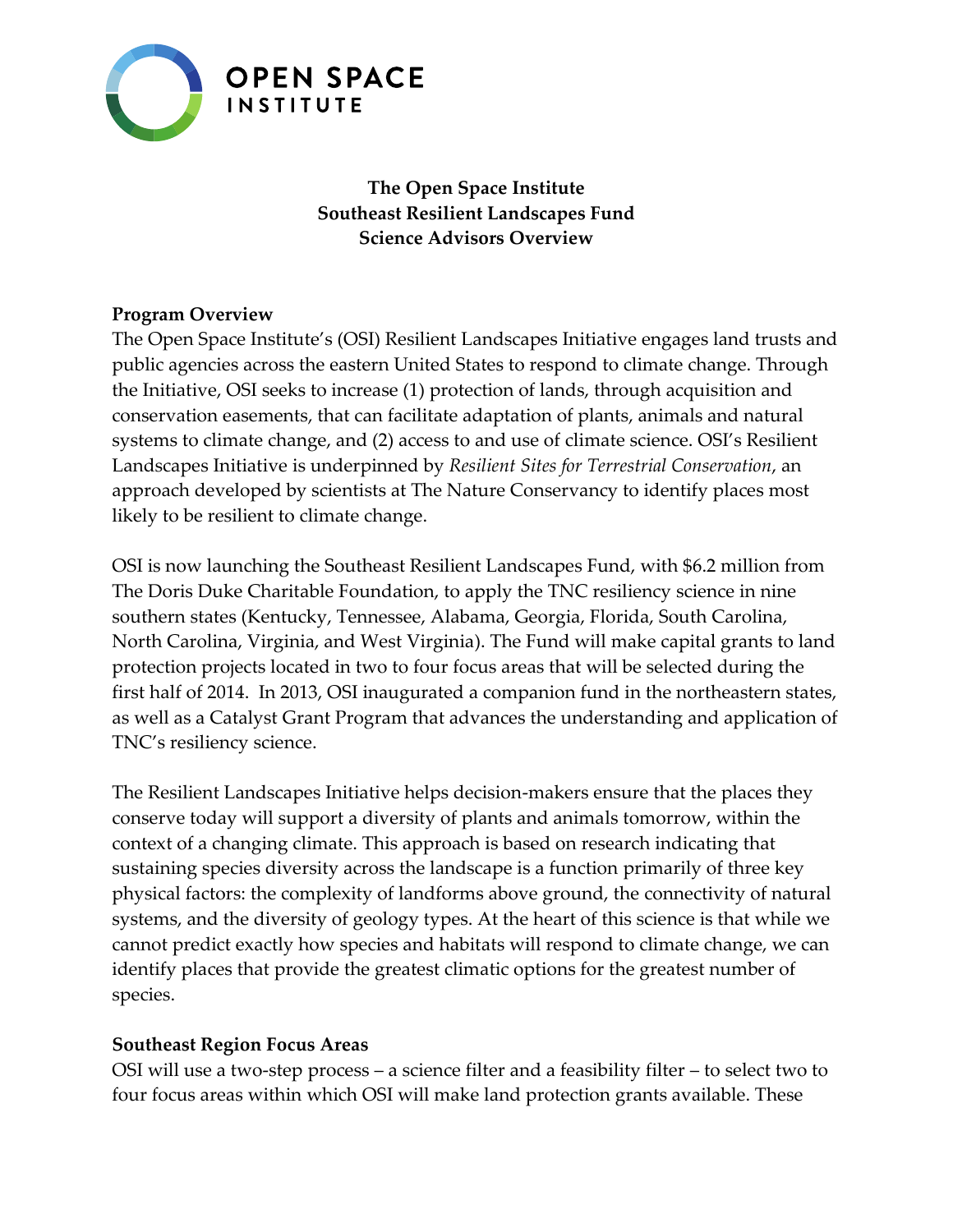focus areas will lay within the nine Southeast states encompassed in TNC's southeast terrestrial resilience analysis. The sites will likely be between 500,000 acres and 1.5 million acres each.

The science process, which will be informed by a group of expert advisors (see list below), will ultimately identify places that the resilience analysis indicates are most likely to support the greatest degree of species richness as climate changes. After narrowing potential focus areas based on the science, OSI will then finalize focus areas for the fund based on feasibility factors such as threats to conservation targets, availability of private and public matching funding, land trust capacity, and conservation opportunities. Within the final focus areas, OSI will distribute capital grants for land acquisition projects that will help ensure protection of species and habitats today and into the future.

## **Science Advisors Role**

To advise OSI staff on the science process, we will convene an expert group of science advisors with diverse knowledge of climate change science, conservation biology, species vulnerability, and landscape resiliency, conservation planning, and the geography of the southeast. Specifically, the group's tasks will include the following:

- 1. Review TNC resiliency science and data;
- 2. Review OSI's approach in the northeast region and advise on its applicability and potential adjustments necessary for the southeast;
- 3. Identify any complementary data sets or approaches that are specific to the Southeast that should be accounted for in selecting sites; and
- 4. Inform OSI's feasibility criteria relating to land use and ownership patterns that are specific to the southeast.

OSI will host an inaugural half day meeting of Science Advisors and OSI Staff in Atlanta, GA, to review the data, set forth expectations for the science review process, and determine key issues to be addressed. Advisors will be asked to participate in one or more follow-up conference calls over the subsequent three months. OSI staff may also consult the science advisors individually for their expert opinion on specific topics or geographies.